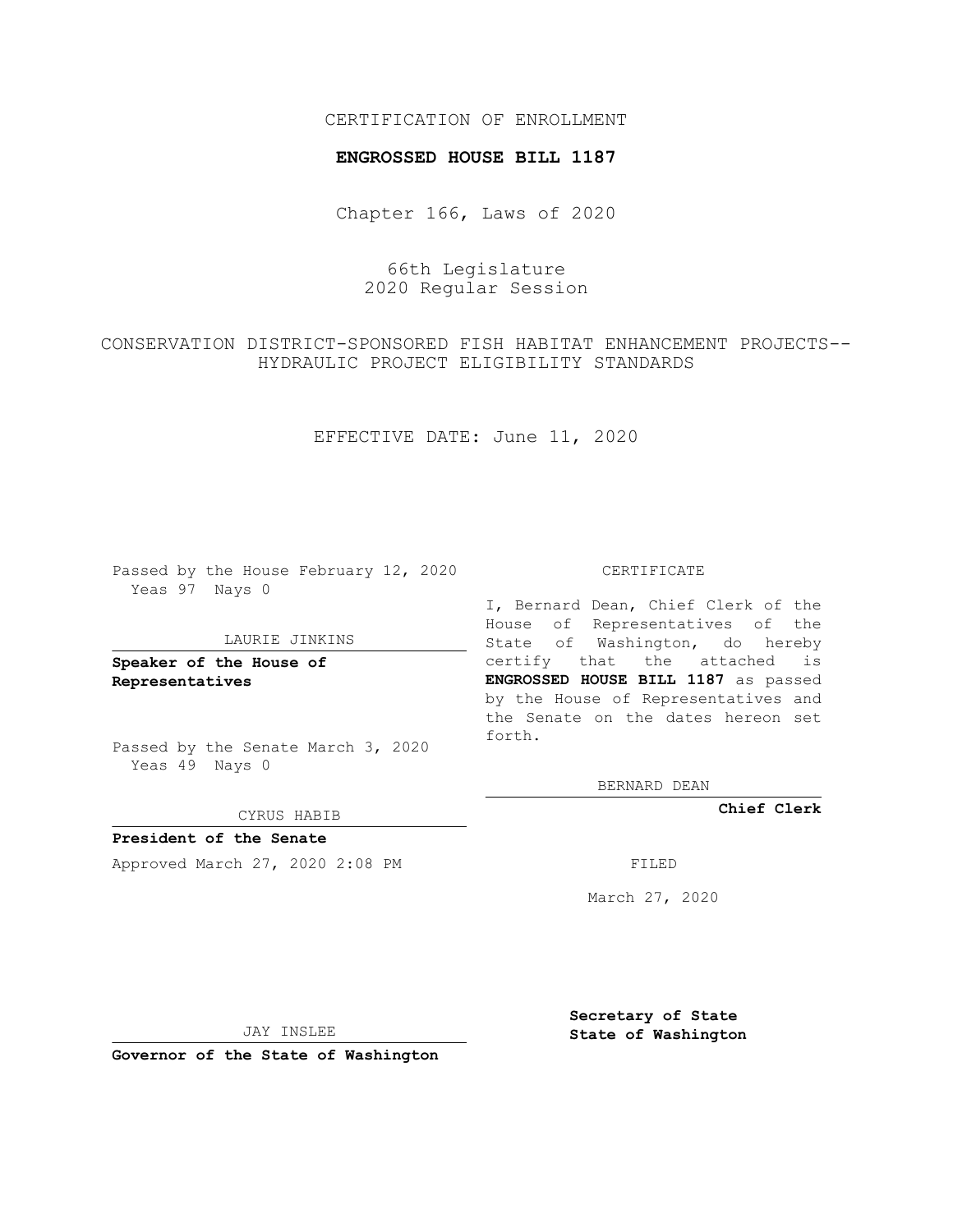## **ENGROSSED HOUSE BILL 1187**

Passed Legislature - 2020 Regular Session

**State of Washington 66th Legislature 2019 Regular Session By** Representatives Dent, Blake, Chandler, Kretz, Schmick, and Bergquist

Read first time 01/16/19. Referred to Committee on Rural Development, Agriculture, & Natural Resources.

1 AN ACT Relating to revising hydraulic project eligibility 2 standards under RCW 77.55.181 for conservation district-sponsored 3 fish habitat enhancement projects; and amending RCW 77.55.181.

4 BE IT ENACTED BY THE LEGISLATURE OF THE STATE OF WASHINGTON:

5 **Sec. 1.** RCW 77.55.181 and 2019 c 150 s 1 are each amended to read as follows:6

 (1)(a) In order to receive the permit review and approval process created in this section, a fish habitat enhancement project must meet the criteria under this section and must be a project to accomplish 10 one or more of the following tasks:

11 (i) Elimination of human-made or caused fish passage barriers, 12 including:

13 (A) Culvert repair and replacement; and

14 (B) Fish passage barrier removal projects that comply with the 15 forest practices rules, as the term "forest practices rules" is 16 defined in RCW 76.09.020;

 (ii) Restoration of an eroded or unstable stream bank employing the principle of bioengineering, including limited use of rock as a stabilization only at the toe of the bank, and with primary emphasis on using native vegetation to control the erosive forces of flowing 21 water;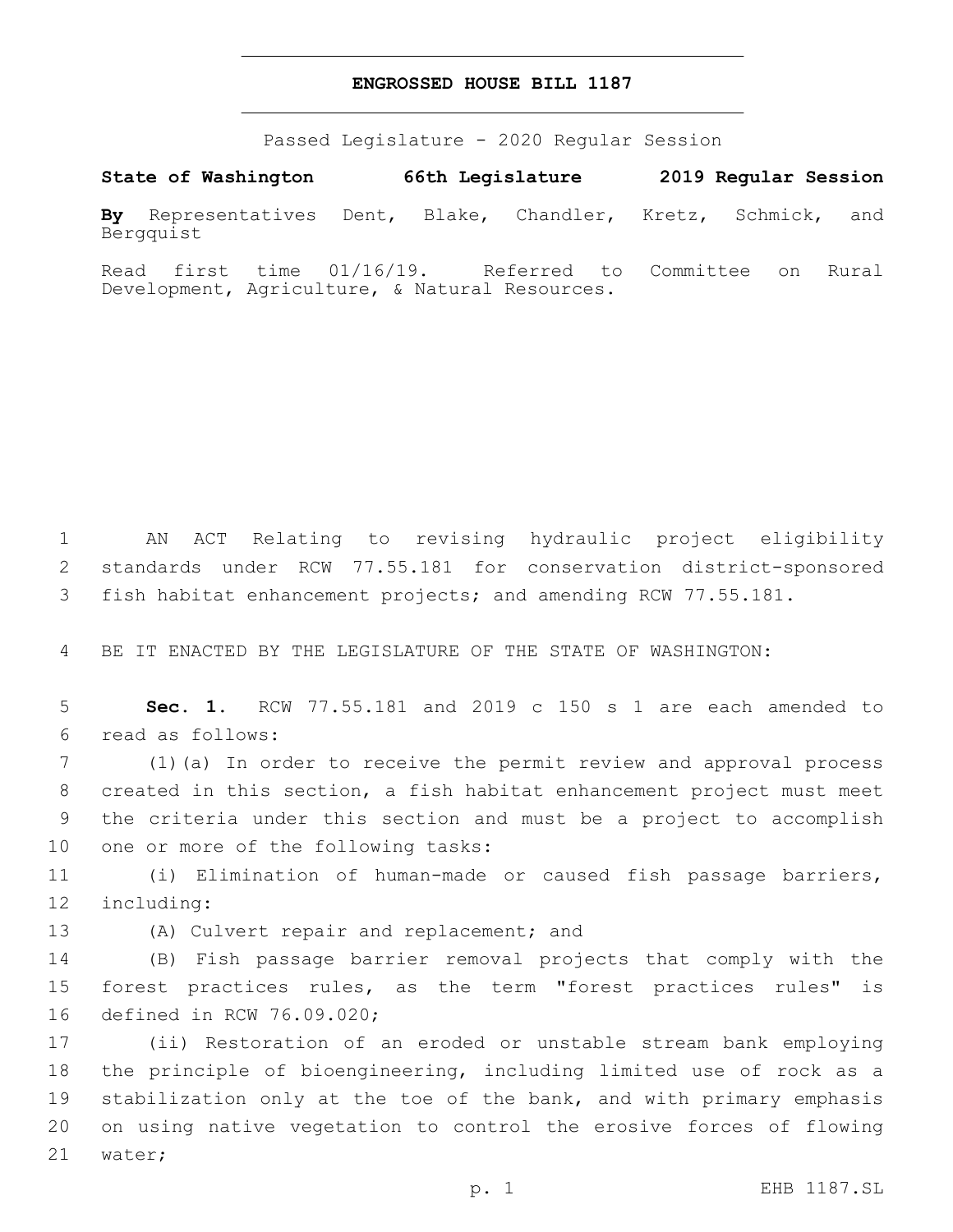(iii) Placement of woody debris or other instream structures that 2 benefit naturally reproducing fish stocks; or

 (iv) Restoration of native kelp and eelgrass beds and restoring 4 native oysters.

 (b) The department shall develop size or scale threshold tests to determine if projects accomplishing any of these tasks should be evaluated under the process created in this section or under other project review and approval processes. A project proposal shall not be reviewed under the process created in this section if the department determines that the scale of the project raises concerns 11 regarding public health and safety.

 (c) A fish habitat enhancement project must be approved in one of the following ways in order to receive the permit review and approval 14 process created in this section:

(i) By the department pursuant to chapter 77.95 or 77.100 RCW;

 (ii) By the sponsor of a watershed restoration plan as provided 17 in chapter 89.08 RCW;

 (iii) By the department as a department-sponsored fish habitat 19 enhancement or restoration project;

 (iv) Through the review and approval process for the jobs for the 21 environment program;

22 (v) ((Through the review and approval process for conservation 23 district-sponsored projects, where the project complies with design standards established by the conservation commission through interagency agreement with the United States fish and wildlife 26 service and the natural resource conservation service))  $By$  conservation districts as conservation district-sponsored fish 28 habitat enhancement or restoration projects;

 (vi) Through a formal grant program established by the legislature or the department for fish habitat enhancement or 31 restoration;

 (vii) Through the department of transportation's environmental retrofit program as a stand-alone fish passage barrier correction 34 project;

 (viii) Through a local, state, or federally approved fish barrier removal grant program designed to assist local governments in implementing stand-alone fish passage barrier corrections;

 (ix) By a city or county for a stand-alone fish passage barrier 39 correction project funded by the city or county;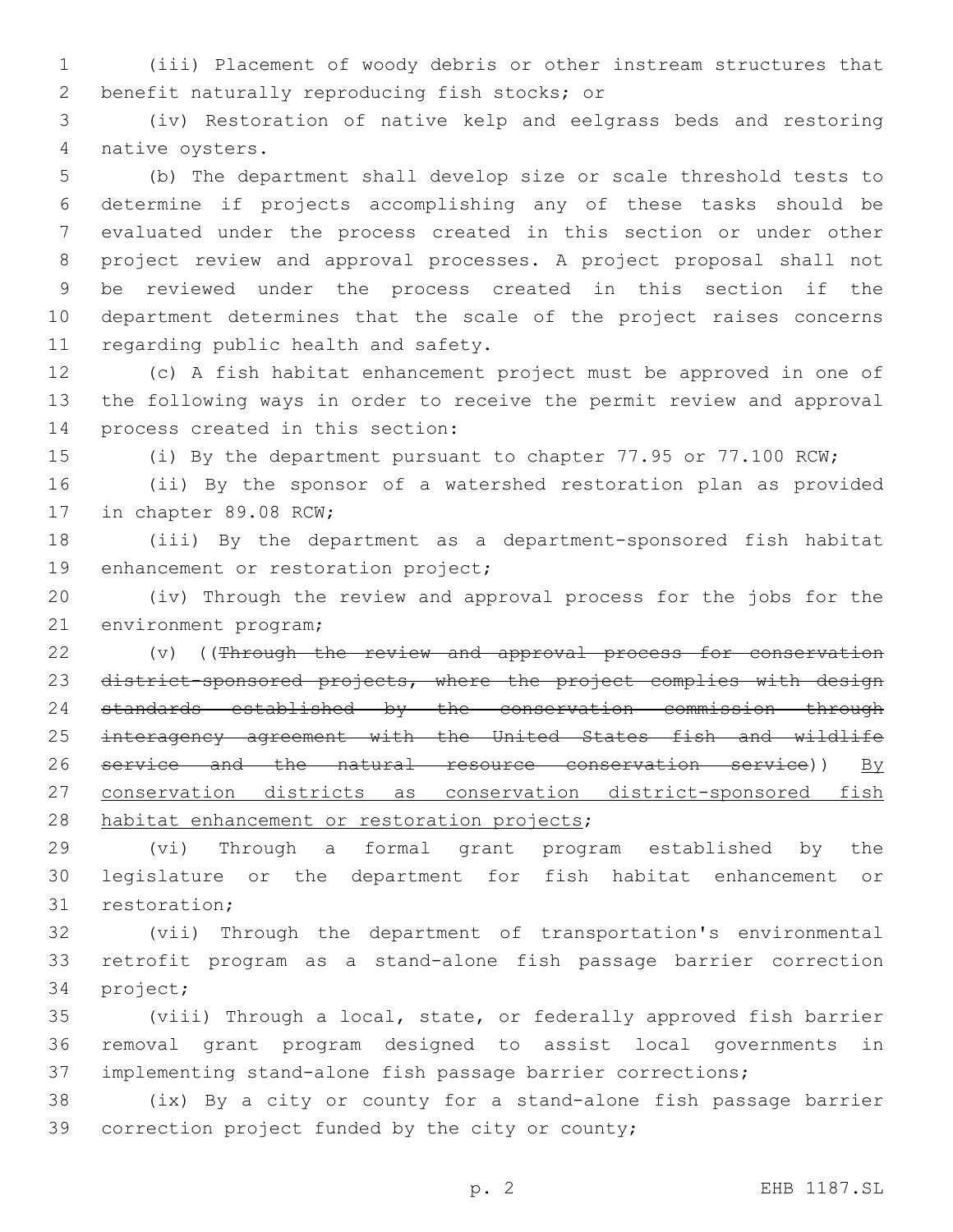(x) Through the approval process established for forest practices 2 hydraulic projects in chapter 76.09 RCW; or

 (xi) Through other formal review and approval processes 4 established by the legislature.

 (2) Fish habitat enhancement projects meeting the criteria of subsection (1) of this section are expected to result in beneficial impacts to the environment. Decisions pertaining to fish habitat enhancement projects meeting the criteria of subsection (1) of this section and being reviewed and approved according to the provisions of this section are not subject to the requirements of RCW  $11 \quad 43.21C.030(2)(c)$ .

 (3)(a) A permit is required for projects that meet the criteria of subsection (1) of this section and are being reviewed and approved under this section. An applicant shall use a joint aquatic resource permit application form developed by the office of regulatory 16 assistance to apply for approval under this chapter. On the same day, the applicant shall provide copies of the completed application form to the department and to each appropriate local government. Applicants for a forest practices hydraulic project that are not otherwise required to submit a joint aquatic resource permit application must submit a copy of their forest practices application to the appropriate local government on the same day that they submit the forest practices application to the department of natural 24 resources.

 (b) Local governments shall accept the application identified in this section as notice of the proposed project. A local government shall be provided with a fifteen-day comment period during which it may transmit comments regarding environmental impacts to the department or, for forest practices hydraulic projects, to the 30 department of natural resources.

 (c) Except for forest practices hydraulic projects, the department shall either issue a permit, with or without conditions, deny approval, or make a determination that the review and approval process created by this section is not appropriate for the proposed project within forty-five days. The department shall base this determination on identification during the comment period of adverse impacts that cannot be mitigated by the conditioning of a permit. Permitting decisions over forest practices hydraulic approvals must 39 be made consistent with chapter 76.09 RCW.